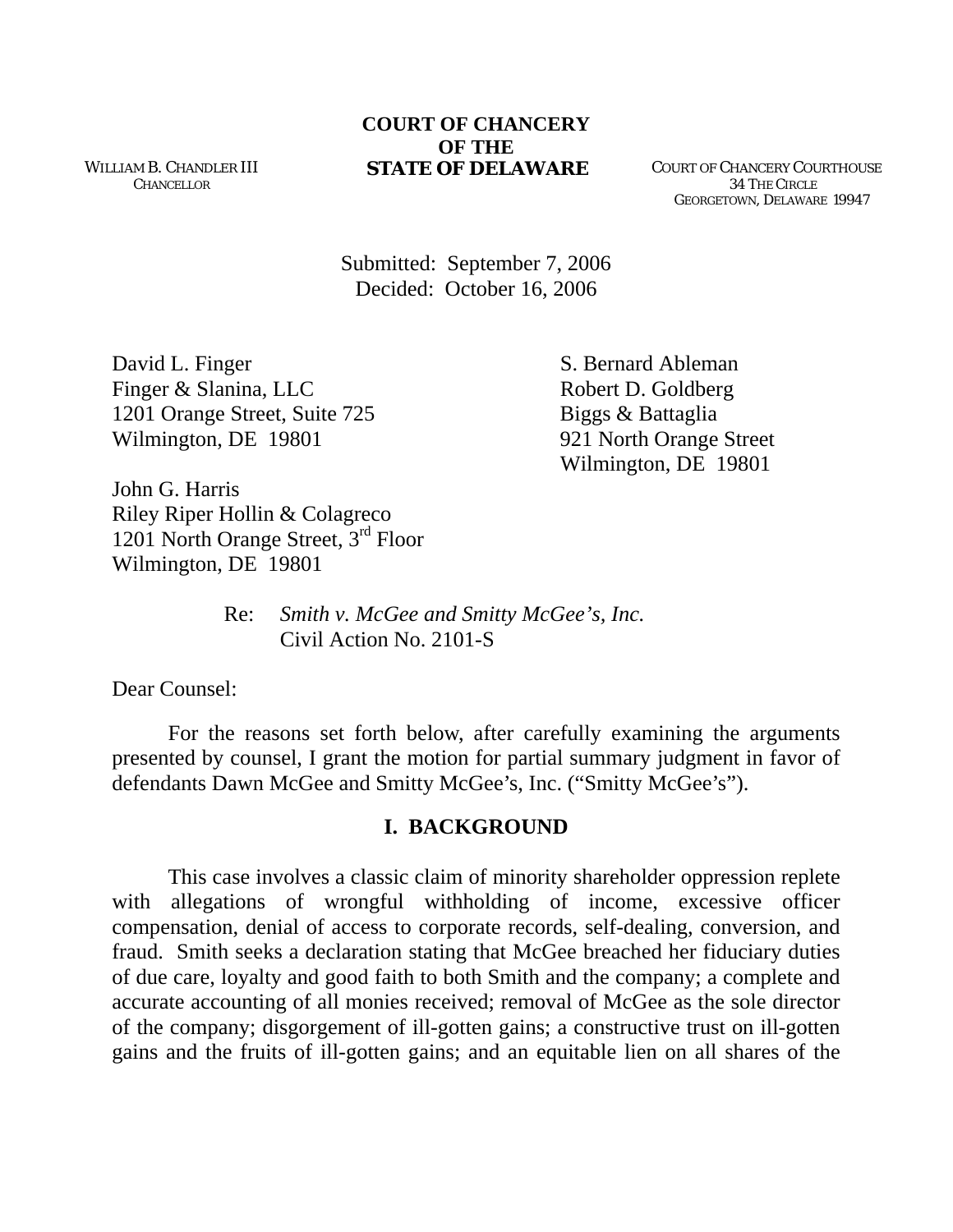company owned by McGee. Before I discuss the merits of Smith's claims in the context of this motion for partial summary judgment, however, it may be helpful to first examine the factual background and procedural posture of this case.

In April 1989, Smith and Ronald ("Rick") McGee, Dawn McGee's exhusband, invested personal capital and formed Smitty McGee's, a private, closelyheld corporation. Shortly thereafter, they sold a 20% interest in the company to Alvah Price and each retained a 40% interest. In June 1989, Smith, Rick McGee and Price opened Smitty McGee's Raw Bar & Restaurant. Although the Restaurant met with great success, the business relationship seemed to have deteriorated by 1992. Rick McGee, without Smith's knowledge, purchased Price's 20% interest, giving Rick McGee a 60% controlling interest in the company. Two years later, Rick McGee called a special stockholders meeting at which he removed Smith as a director, accepted Price's resignation as a director, and elected himself the sole director of the company. Rick McGee also voted to amend the company's by-laws to reduce the whole board to one director and to permit corporate action through written consent of the majority holder of the company's outstanding stock. In the mid-1990s, Dawn McGee became a 60% owner of the company as a result of her divorce settlement and has remained the company's sole director and majority shareholder.

Smith asserts that McGee runs the business for her personal benefit and to Smith's detriment since she obtained control. Specifically, Smith alleges that McGee precludes him completely from recognizing any benefit from his investment in the company. For example, he has not received any dividends in over fifteen years, with the exception of a nominal dividend issued on the eve of this litigation, nor has he been an employee in over ten years. Further, McGee blocks Smith's access to company records and information by failing to hold shareholders meetings and by largely rejecting Smith's demand under 8 *Del. C.* § 220. From 2001-2004, however, McGee paid to herself \$884,811 in executive compensation for running the single location, seasonal restaurant and bar; granted interest free loans to herself and Rick McGee; and acquired at least six company owned vehicles for a business that does no off-site catering.

In 1997, Smith commenced a suit in his individual and derivative capacity against Rick McGee, Dawn McGee, and Smitty McGee's. Smith alleged breach of fiduciary duty, conversion of company funds, improper use of funds, fraud, unjust enrichment, and racketeering against Rick McGee. He asserted claims against Dawn McGee for negligent management, unjust enrichment, conspiracy to commit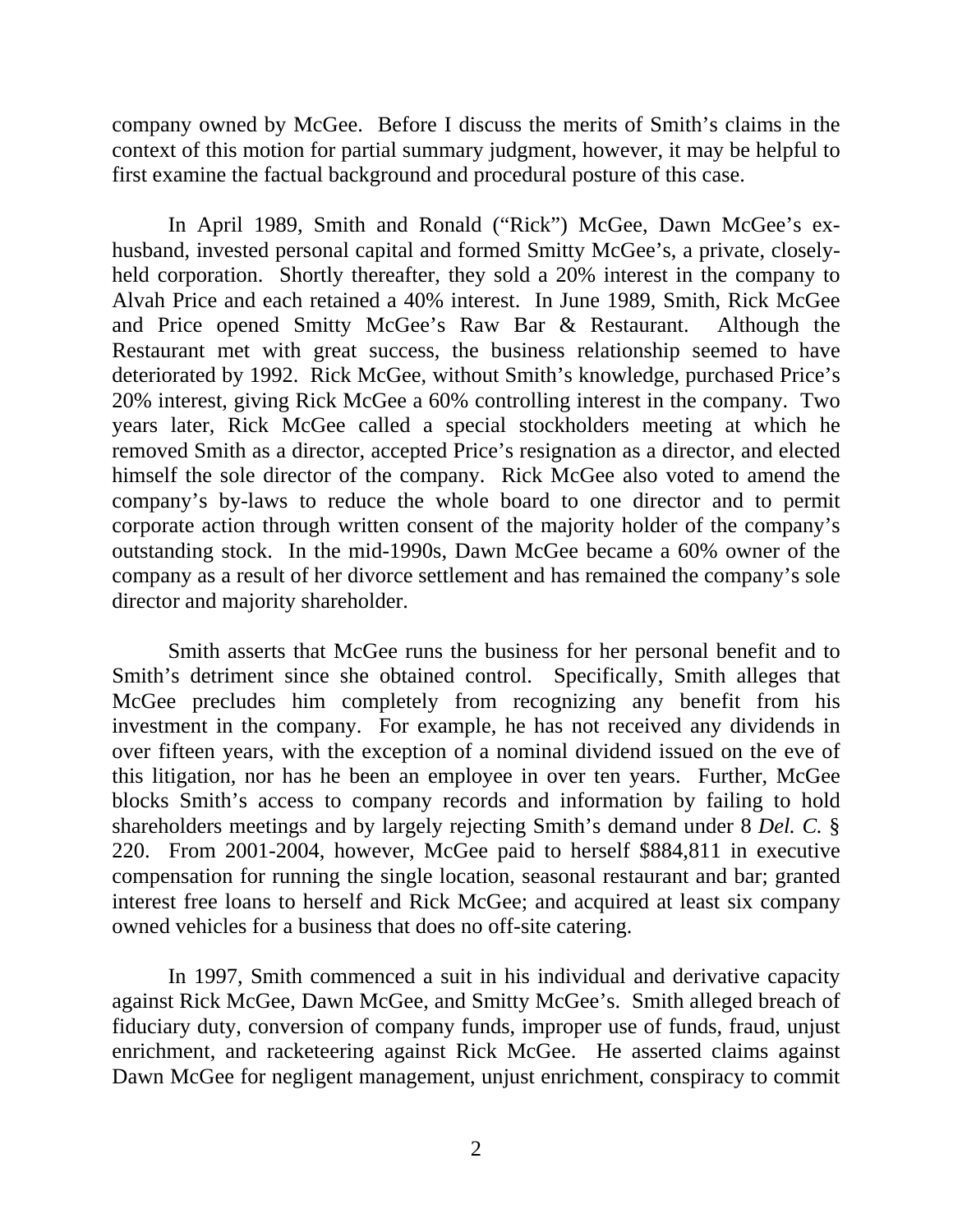racketeering, and aiding and abetting Rick McGee's breaches of fiduciary duties. All of these claims arose as a result of the McGees' alleged mismanagement and misappropriation of Smitty McGee's corporate assets. In May 1998, then-Vice Chancellor Steele dismissed Smith's RICO and common law fraud claims and denied Smith's motion to amend his complaint to assert claims for failure to declare dividends.<sup>[1](#page-2-0)</sup> Then, on August 27, 2002, Vice Chancellor Noble dismissed the entire complaint pursuant to Court of Chancery Rule 41(e) for failure to prosecute.

In 2003, suspicions of improper behavior motivated Smith to make a books and records demand under 8 *Del. C.* § 220. Smith received documents as a result of this demand, but he did not initiate any litigation. Then in 2005, Smith again demanded to review the company's books and records. The company, however, rejected this request, and I granted a partial judgment in Smith's favor regarding this demand.<sup>[2](#page-2-1)</sup> Smith contends that the documents produced pursuant to that court order put him on notice of McGee's mismanagement and self-dealing and form the basis of the current lawsuit.

Broadly, the crux of this dispute is whether McGee mismanaged the company and breached numerous fiduciary duties making her liable to both the corporation and Smith. Smith seeks relief pursuant to six counts. First, Smith claims that by virtue of McGee's domination of the company, she has oppressed his reasonable shareholder expectations in the company. Second, Smith alleges breach of loyalty and good faith. Third, Smith contends that McGee breached her duty of due care. Further, he contends that McGee wrongfully converted funds and committed fraud. Smith insists that both he and the company suffered economic injuries as a result of McGee's actions and, thus, both are entitled to monetary damages. Defendants McGee and Smitty McGee's respond with a motion for partial summary judgment stating that Smith is barred from asserting claims arising prior to April 25, 2003, on the grounds of laches and the statute of limitations or, alternatively, that Smith is barred from asserting claims arising prior to August 27,

 $\overline{a}$ 

<span id="page-2-0"></span><sup>1</sup> *Smith v. Smitty McGee's, Inc.*, 1998 Del. Ch. LEXIS 87 (May 8, 1998).

<span id="page-2-1"></span><sup>2</sup> *Smith v. McGee*, Del. Ch., C.A. No. 1295 (June 21, 2005).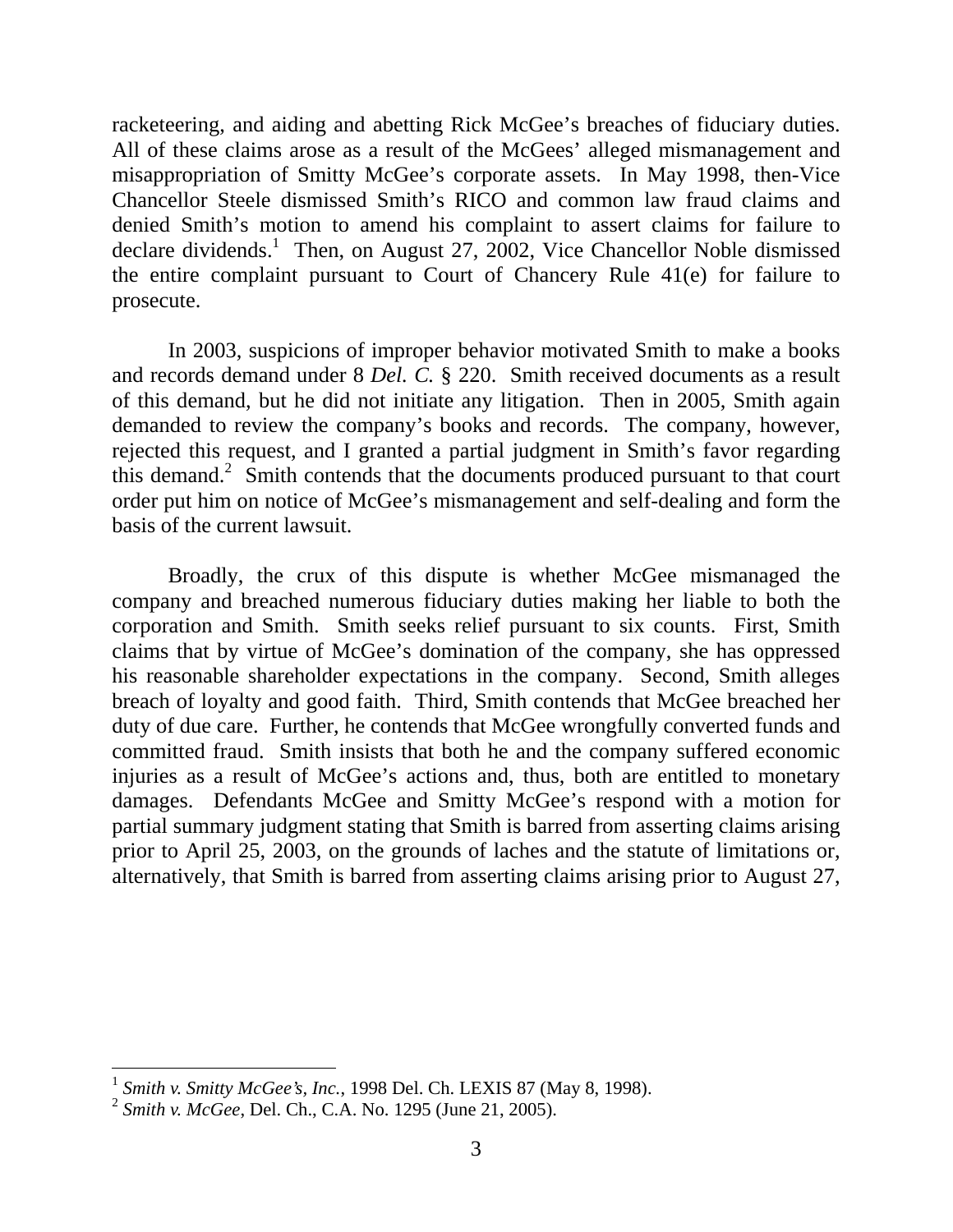2002, under the doctrine of *res judicata*. Today, I rule on this motion for partial summary judgment.

# **II. MOTION FOR SUMMARY JUDGMENT**[3](#page-3-0)

The standard for reviewing a Court of Chancery Rule 56 motion for summary judgment is well-settled in Delaware law. Summary judgment is appropriate where "the pleadings, depositions, answers to interrogatories and admissions on file, together with the affidavits, if any, show that there is no genuine issue as to any material fact and that the moving party is entitled to a judgment as a matter of law."<sup>4</sup> Justice demands that the court view the facts in the "light most favorable to the nonmoving party, and the moving party has the burden of demonstrating that there is no material question of fact."<sup>[5](#page-3-2)</sup> The nonmoving party, however, "may not rest upon mere allegations or denials of [their] pleading, but ... must set forth specific facts showing that there is a genuine issue for trial." $\overline{6}$  $\overline{6}$  $\overline{6}$ 

### **III. STATUTE OF LIMITATIONS**

Smith asserts claims of breach of fiduciary duty, fraud, and conversion, all of which are subject to a three-year statute of limitations that begins to run at the time the alleged wrongful act is committed.<sup>[7](#page-3-4)</sup> This limitations period, which would preclude all claims arising before April 25, 2003, may be suspended under several tolling theories. Smith alleges that Dawn McGee's actions impeded his access to the information that gave rise to this suit until 2005 and, thus, the limitations

<span id="page-3-0"></span><sup>&</sup>lt;sup>3</sup> Smith requests that this Court treat defendant's motion for summary judgment as a motion to dismiss because plaintiff has not been afforded the benefits of discovery. Court of Chancery Rule 56(f) provides an avenue by which Smith may have challenged application of the summary judgment standard. Specifically, he should have filed an affidavit pursuant to Rule 56(f) outlining what facts, if proven by discovery, would make summary judgment impossible. This action would have halted the motion for summary judgment and first allowed discovery. Smith's failure to utilize Rule 56(f) precludes the application of the motion to dismiss standard.

<span id="page-3-1"></span><sup>4</sup> *Korn v. New Castle County*, 2005 Del. Ch. LEXIS 25, at \*13 (Feb. 14, 2005).

<span id="page-3-2"></span><sup>5</sup> *Elite Cleaning Co. v. Walter Capel and Artesian Water Co.*, 2006 Del. Ch. LEXIS 105, at \*8  $\int_{6}^{6}$  *Id.* 

<span id="page-3-3"></span>

<span id="page-3-4"></span><sup>&</sup>lt;sup>7</sup> 10 *Del.* C. § 3106. The statue of limitations, of course, applies to equitable claims only by analogy. S*ee Fike v. Ruger*, 754 A.2d 254, 260 (Del. Ch. 1999) (applying the three-year limitations period of 10 *Del. C.* § 3106 to breach of fiduciary duty by analogy); *see also State ex rel. Brady v. Pettinaro*, 870 A.2d 513, 531 (Del. Ch. 2005) (applying the three-year limitations period to a claim of fraud); *Blake v. Town of Delaware City*, 441 F. Supp. 1189, 1205 n.62 (D. Del. 1977) (applying the three-year limitations period to a conversion claim).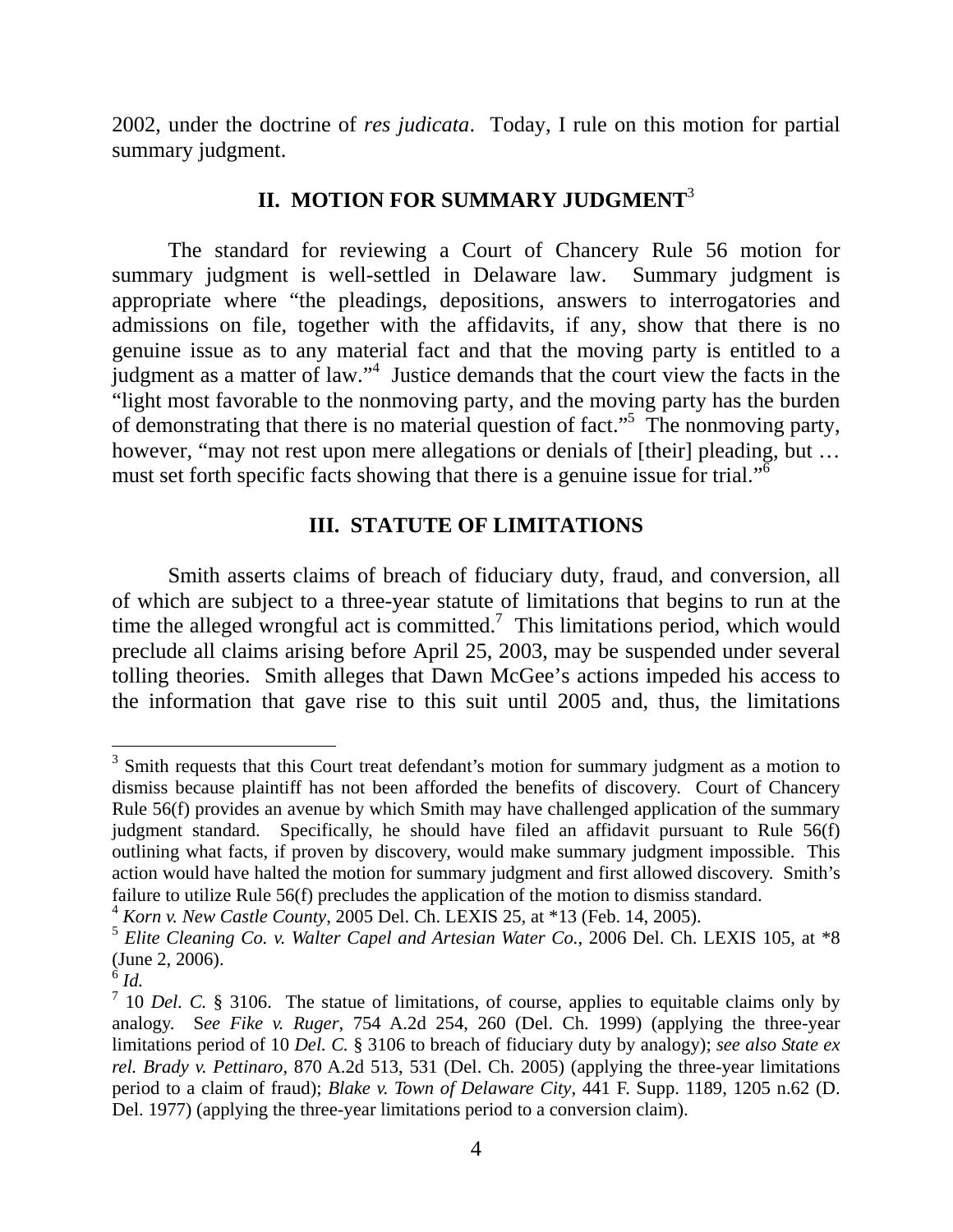period is tolled under three tolling theories: (1) inherently unknowable injuries; (2) equitable tolling; and (3) fraudulent concealment. As the party seeking to toll the limitations period, Smith bears the burden of pleading specific facts to demonstrate that the facts were so hidden that a reasonable plaintiff could not have made timely discovery of an injury necessary to file a complaint within the statute of limitations. Further, "if the limitations period is tolled under any of these theories, it is tolled only until the plaintiff discovers (or exercising reasonable diligence should have discovered) his injury"—that is to say, until plaintiff is on inquiry notice.<sup>[8](#page-4-0)</sup> Plaintiff is on inquiry notice if he "is in possession of facts sufficient to make him suspicious, or that ought to make him suspicious."<sup>[9](#page-4-1)</sup> Thus, Smith must convince this Court that he was not on inquiry notice—not in possession of facts sufficient to make him suspicious of injury resulting from McGee's behavior before April 25, 2003.

A limitations period may be tolled under the inherently unknowable doctrine so long as "[the discovery of the existence of a cause of action is a practical](http://www.lexis.com/research/xlink?app=00075&view=full&searchtype=get&search=1998+Del.+Ch.+LEXIS+133)  [impossibility."10 Specifically, "there must have been no observable or objective](http://www.lexis.com/research/xlink?app=00075&view=full&searchtype=get&search=1998+Del.+Ch.+LEXIS+133)  [factors to put a party on notice of an injury, and plaintiffs must show that they were](http://www.lexis.com/research/xlink?app=00075&view=full&searchtype=get&search=1998+Del.+Ch.+LEXIS+133)  [blamelessly ignorant of the act or omission and the injury."](http://www.lexis.com/research/xlink?app=00075&view=full&searchtype=get&search=1998+Del.+Ch.+LEXIS+133)<sup>11</sup> Plaintiffs may [establish "blameless ignorance" by showing justifiable reliance on a person whom](http://www.lexis.com/research/xlink?app=00075&view=full&searchtype=get&search=1998+Del.+Ch.+LEXIS+133)  [they have "no ostensible reason to suspect of deception."12 Such proof tolls the](http://www.lexis.com/research/xlink?app=00075&view=full&searchtype=get&search=1998+Del.+Ch.+LEXIS+133)  limitations period until a plaintiff had "reason to know" of a wrong.<sup>13</sup>

Equitable tolling is appropriate "where a plaintiff reasonably relies on the competence and good faith of a fiduciary." <sup>14</sup> Underlying this doctrine is the idea that "even an attentive and diligent [invest[or\]](#page-4-6) relying, in complete propriety, upon the good faith of [fiduciaries] may be completely ignorant of transactions that  $\dots$ constitute self-interested acts injurious to the  $[Partnership]$ ."<sup>15</sup> This doctrine also

<span id="page-4-3"></span><sup>11</sup> *Id.* <sup>12</sup> *Id.*

 $\overline{a}$ 

- <span id="page-4-5"></span><span id="page-4-4"></span><sup>13</sup> *Id.*
- 

<span id="page-4-0"></span><sup>8</sup> *In re Dean Witter P'ship Litig*., 1998 Del. Ch. LEXIS 133, at \*20 (July 17, 1998) (citations omitted).

<span id="page-4-1"></span><sup>9</sup> *Id.* at \*31 n.49.

<span id="page-4-2"></span><sup>10</sup> *Id.* at \*19-20.

<span id="page-4-6"></span> $14$  *Id.* at \*21-22 <sup>15</sup> *Id.*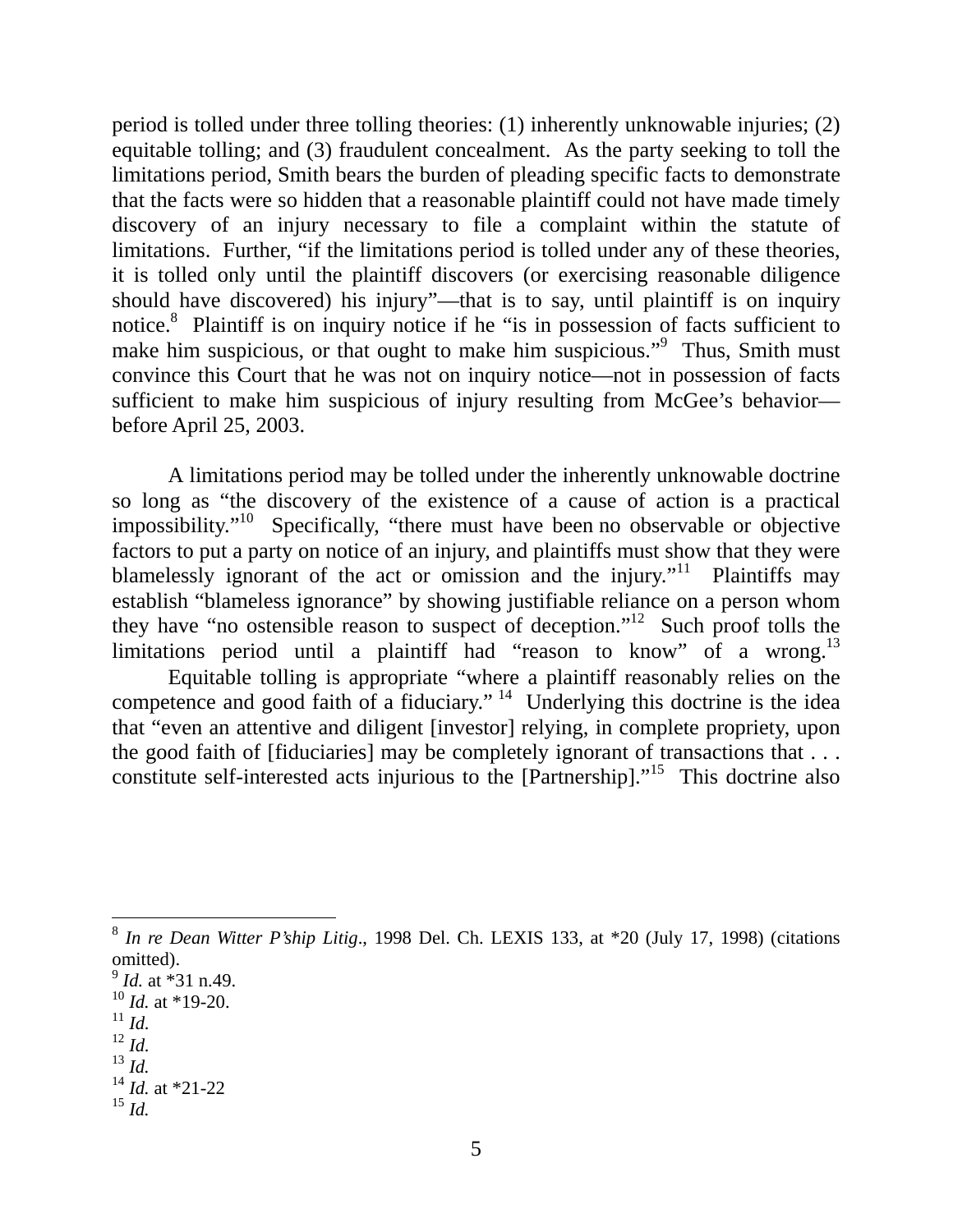tolls the limitations period until an investor knew or had reason to know of the facts constituting the wrong. [16](#page-5-0)

Fraudulent concealment, unlike the doctrines of inherently unknowable injuries and equitable tolling, "requires an affirmative act of concealment by a defendant—an 'actual artifice' that prevents a plaintiff from gaining knowledge of the facts or some misrepresentation that is intended to put a plaintiff off the trail of inquiry."<sup>17</sup> Nevertheless, "mere ignorance of the facts by a plaintiff, where there has been no such concealment, is no obstacle to operation of the statute."<sup>18</sup> Like the previously mentioned doctrines, tolling exists only "until his rights are discovered or until they could have been discovered by the exercise of reasonable diligence." $^{19}$  $^{19}$  $^{19}$ 

Neither of these tolling theories can suspend the limitations period here because Smith was on inquiry notice of McGee's wrongdoing as of 1997. Setting aside what notice failure to be paid dividends for seven years may have provided, Smith filed a lawsuit against Rick and Dawn McGee that alleged breaches of fiduciary duty, conversion, fraud, RICO violations, and mismanagement of the company and its assets. Specifically, Smith alleged that Dawn McGee was an active and knowing participant in illegal transactions whereby she and her husband converted money from the company and committed fraud against Smith. Additionally, Dawn McGee was aware of, assisted in, and benefited from Rick McGee's breaches of his fiduciary duties. In the current complaint, Smith contends that Dawn McGee was involved in self-dealing, numerous breaches of fiduciary duties, conversion, and fraud, all of which are the same types of claims present in the 1997 action. The allegations in both the 1997 complaint and the present complaint are based on the same type of behavior—mismanagement and misuse of the company's assets—and, in some instances, the same incidents.

Thus, Smith cannot rely on the inherently unknowable doctrine because allegations in the 1997 complaint show that Smith had actual knowledge of improper and illegal activity and injuries to Smith and the company. This theory also fails because Smith cannot establish that he was blamelessly ignorant. He was

- <span id="page-5-2"></span><sup>18</sup> *Id.*
- <span id="page-5-3"></span><sup>19</sup> *Id.*

<span id="page-5-0"></span> $\overline{a}$  $^{16}$  *Id*.

<span id="page-5-1"></span> $^{17}$  *Id.* at \*20-21.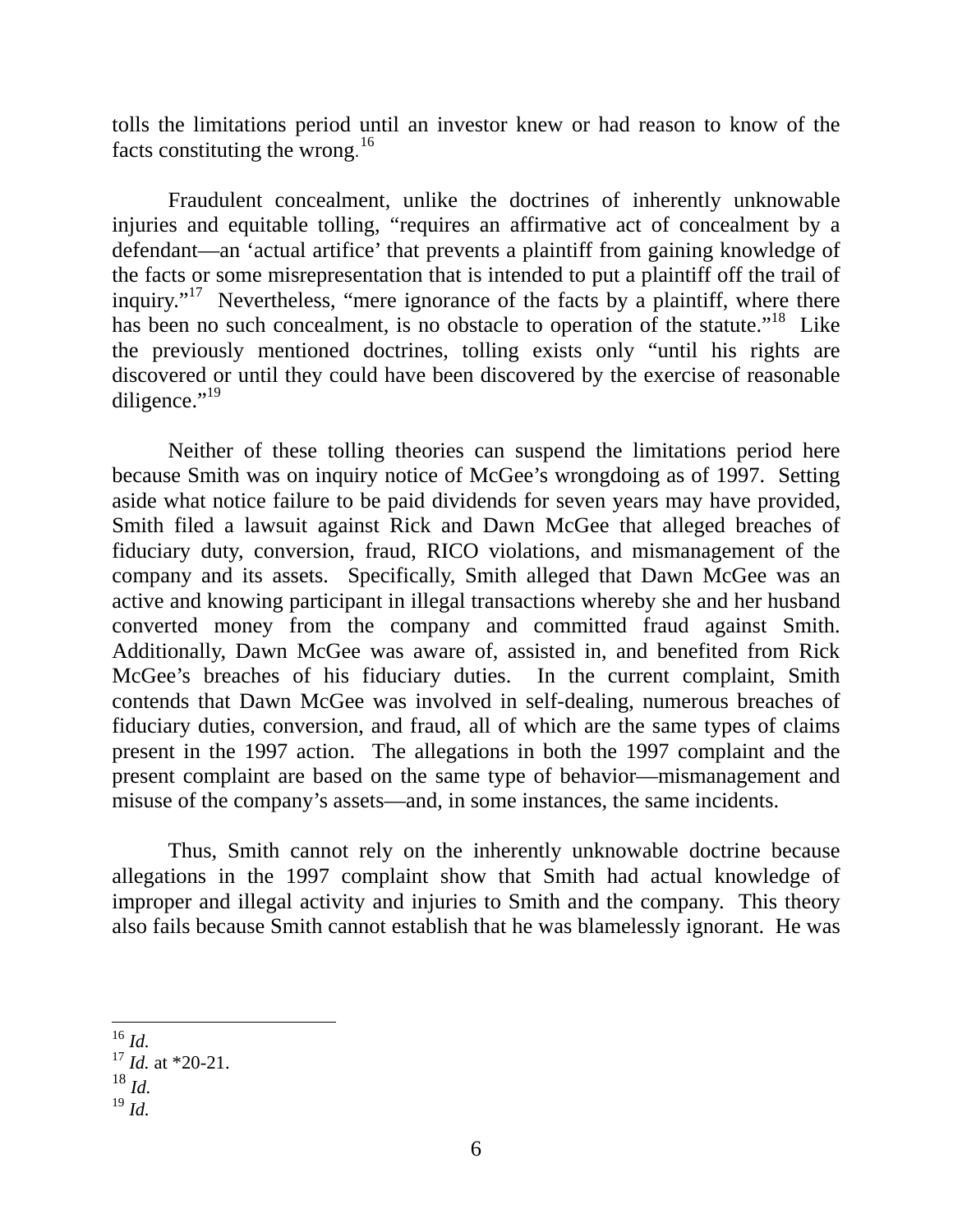rightfully suspicious of his only other partner; thus, there is no one in the company upon which he could justifiably rely. Equitable tolling is inappropriate because Smith cannot say that he reasonably relied on the competence and good faith of Dawn McGee since he has been in and out of nine years of litigation alleging numerous claims of wrongful conduct including breaches of fiduciary duties. Finally, the theory of fraudulent concealment provides no relief for two reasons. First, Smith alleged fraudulent activity in the 1997 action. He cannot now say that he was unaware of the same activity. Second, Smith does not specifically allege any actual artifice or affirmative acts of concealment that were intended to put him off the trail of an injury. Thus, he cannot rely on that theory. Since Smith was on inquiry notice of McGee's activities and the resulting injuries, the tolling theories are unavailable and the statute of limitations applies.

As such, Smith was on inquiry notice of injuries and wrongdoing as early as 1997. Further, nothing has occurred to allay any of his suspicions such that it would be unfair to state that he has remained on inquiry notice since 1997. The case lasted from 1997-2002 and nothing changed. McGee continued and continues to exclude Smith from the company, and to date has not been forced to rectify any of the alleged ills. Thus, Smith is precluded from bringing claims that arose before April 25, 2003. This, of course, does not include any wrongful actions that occurred after April 25, 2003. Similarly, it does not include actions where the injuries did not occur until after April 25, 2003. For example, while Smith may not include claims regarding pre-April 25, 2003, loans that McGee granted to herself and her ex-husband, he may seek damages that he and the company suffered and continue to suffer as a result of the continued nonpayment of those loans. Smith failed to distinguish the claims by date; therefore, I will not detail the barred claims. The parties should instead be advised that all claims arising before April 25, 2003, are barred by the statute of limitations and may not be litigated.<sup>20</sup>

 $\overline{a}$ 

<span id="page-6-0"></span><sup>20</sup> Dawn McGee asserts, in the alternative, that the doctrine of *res judicata* bars all claims arising before August 27, 2002. *Res judicata* would certainly bar all claims that were raised or should have been raised by Smith against McGee in the 1997 complaint. On the other hand, it would not bar any claims arising after the 41(e) dismissal of that action or any different claims that should not or could not have been included in the 1997 complaint. Since I am ruling in favor of defendant Dawn McGee based on the statute of limitations defense, however, there is no need to further discuss the applicability and effect of the *res judicata* defense.